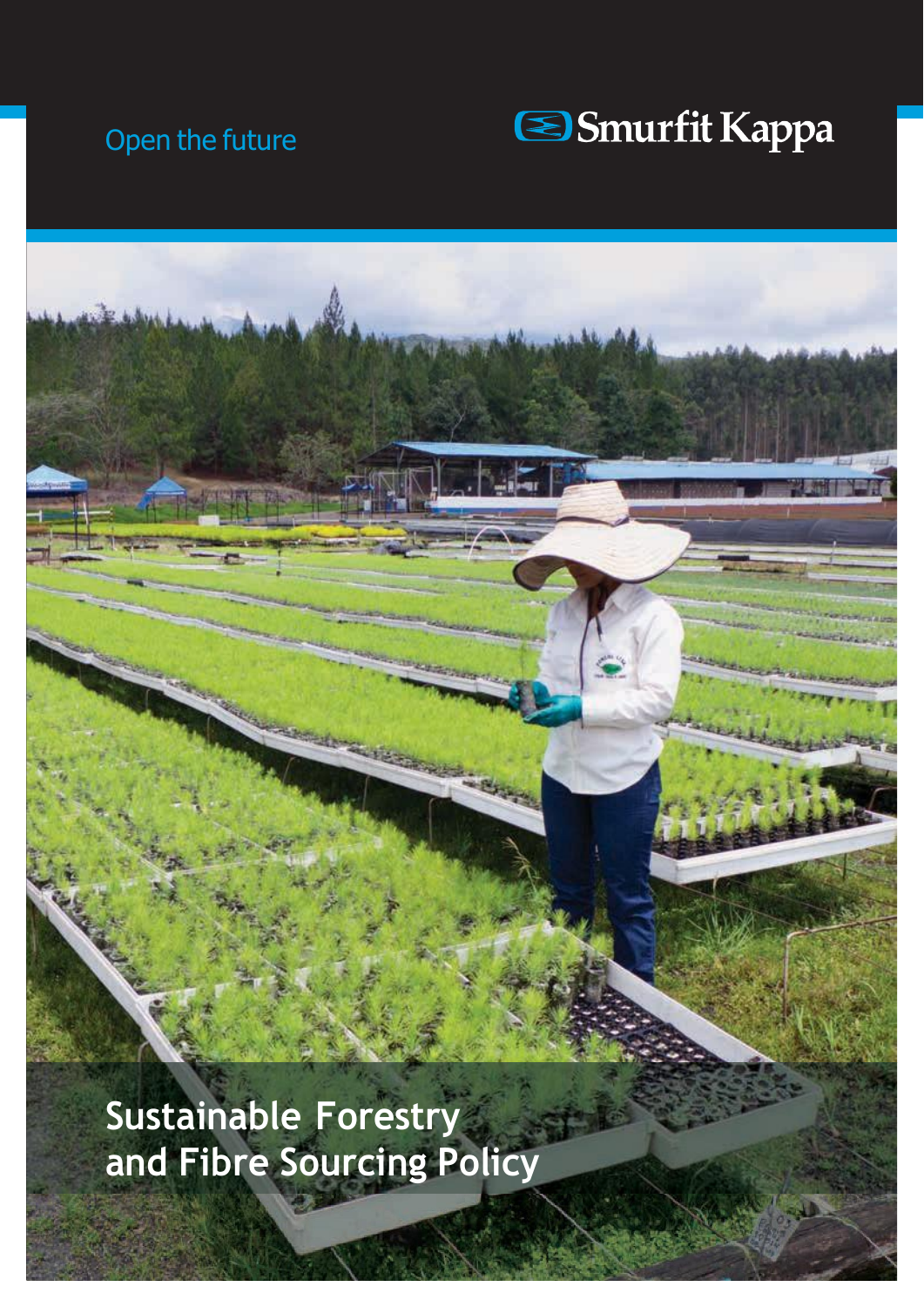## Sustainable Forestry and Fibre Sourcing Policy

As a significant user of wood and recycled paper fibre in its paper-based packaging solutions, Smurfit Kappa Group ('SKG' or 'the Group') recognises its impact and responsibility in the sustainable use of wood-based raw materials. SKG also recognises the importance of combatting deforestation, and the role of forests and fibre-based products in tackling climate change. Independent, third-party certification, is the most reliable means to promote sustainable forest management throughout the paper-based packaging value chain.

SKG operates an integrated business model, from sustainable sourcing of recycled and virgin fibres, to the sustainable production of paper-based packaging solutions for our customers. Therefore, the Group focuses on forest and related Chain of Custody certification.

SKG takes responsibility throughout its full value chain, from managing its forests and plantations, sourcing wood and fibre, and converting them into appropriate value-added products. The policy sets a framework for all of the Group's forestry, wood, fibre, and paper sourcing operations including:

- Forests and tree plantations owned, leased or managed
- Timber purchases and exchanges, including imports and exports
- Sourcing of pulp and paper from third parties, as well as sales of paper to third parties
- Other wood and wood fibre-based product purchases
- Sourcing of recovered paper and board

This Sustainable Forestry and Fibre Sourcing Policy complement the Smurfit Kappa Code of Business Conduct and other relevant policies supporting sustainable development. SKG performs due diligence on the legality of all wood fibre-based materials in accordance with applicable timber sourcing regulations. SKG's policy considers environmental and social aspects of the fibre value chain.

Since 2015, all relevant SKG operations have been Chain of Custody certified. For green-field operations or operations acquired or merged, the Group applies a two-year integration policy within which the operations must obtain certified management systems.

#### 1. Forests and tree plantations

- SKG adheres, as a minimum, to all relevant national laws and international treaties including national forest legislation.
- SKG supports third-party verified forest management and promotes forest certification according to Forest Stewardship Council® (FSC®), Programme for Endorsement of Forest Certification (PEFC) or Sustainable Forestry Initiative (SFI) standards on all forest and tree plantation land that it owns, leases or manages. Through its timber and fibre sourcing requirements, SKG requires sustainable forest management from its suppliers as well.
- SKG pursues the protection of natural forests through two avenues: land area dedicated for conservation and research, and sustainable forest management practices in managed forests and plantations. This allows for sustainable use of the raw material, protection of biodiversity, habitats and forest ecosystem services as well as supporting local communities.
- SKG contributes to the development of sustainable forestry by open information exchange with interested parties. SKG maintains meaningful relationships with local communities, governments, NGOs, and other relevant stakeholders. SKG participates in and supports forest research through the funding of and participation in research work.
- SKG allocates resources to sustainable forest management including education and training of sustainable forest management practices, ecosystem management and preserving ecosystems.